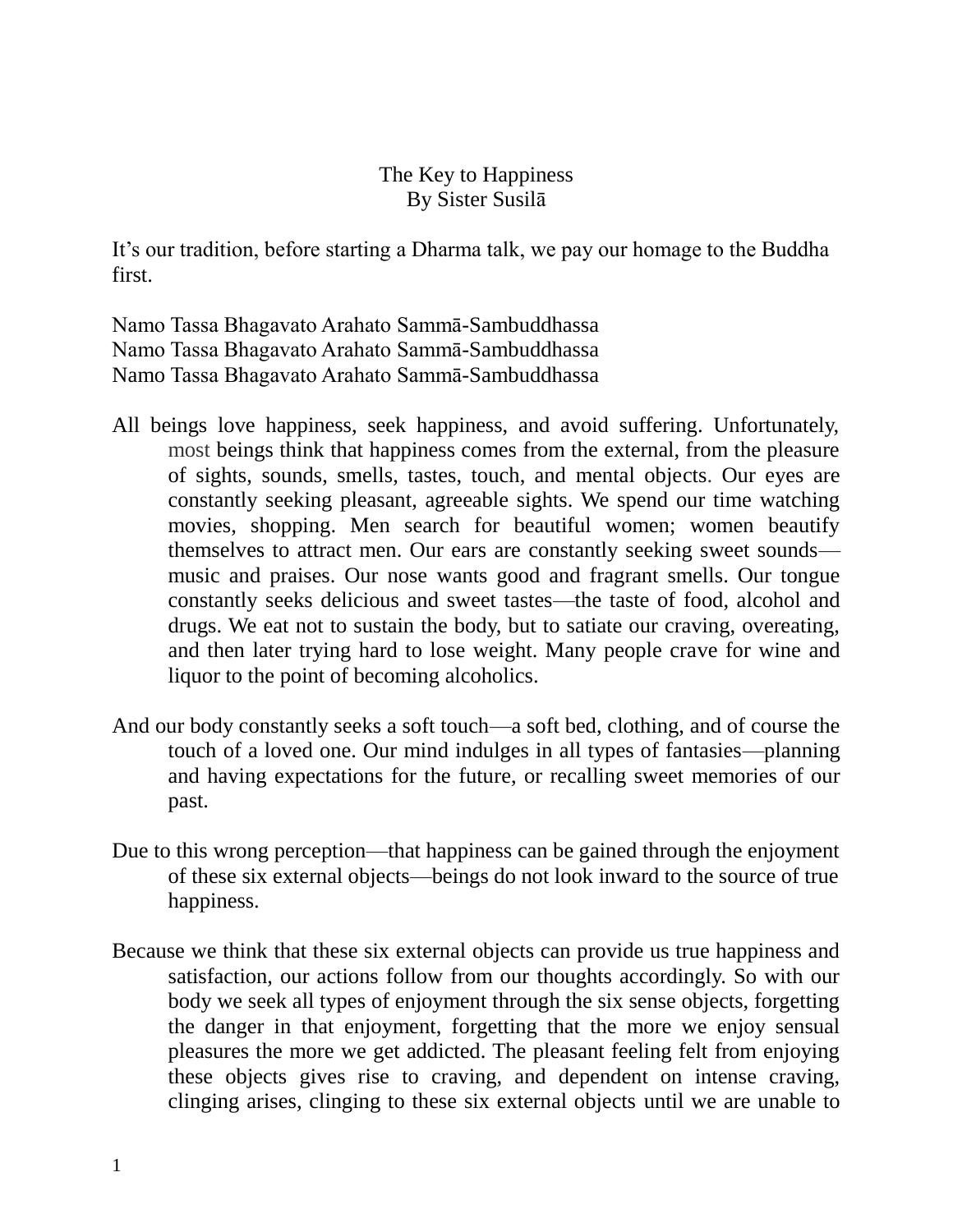let go of them. We become enslaved, performing different types of bodily and verbal actions to satiate the craving. These bodily, verbal, and mental actions are, according to the teachings of the Buddha, karma. And the law of karma says that when there is an action, there is a reaction. When you throw a ball onto a wall the ball rebounds.

- These actions leave behind karmic energy, which is latent in the stream of our mind and body. When this karmic energy meets with favorable conditions, the results appear. The "fruit" arises. Then we have to pay for it. Let me give you an example: sometimes when we have sores on the limbs and they cause so much itchiness that we have to scratch them. But we also know the more we scratch them, the worse the wounds will be. Yet we cannot control our mind not to scratch them. Why do we continue scratching them? This is because when we are scratching those sores or wounds we find a certain measure of satisfaction, almost enjoyment, even though it makes the wounds worse. But we do not care about the effect, what matters more is the satisfaction and pleasurable feelings that the scratching stimulates. It is the same with all sensual pleasures. The moment you enjoy a sensual pleasure, of course it gives you satisfaction and pleasant feelings; but the wounds and the injury it causes cannot be underestimated. The Buddha compares sensual pleasures to a man taking a blazing grass torch and running against the wind. As he runs against the wind, the fire of the torch invariably blows backward against the man. Only by letting go of that blazing torch will he escape from being burnt.
- Of course, there is no fault if we enjoy what we get lawfully. But it must have a limit. Let's say there is a bottle of honey. And an ant likes sweet honey. The moment the ant sees the honey, it goes inside the bottle to taste it. If the ant just takes one sip to satisfy its thirst, it is fine. However, most ants are unable to be contented with a single sip, they will continue to sip the honey and eventually they will die drowned in the honey. This is the danger inherent in sensual pleasures. Whenever craving for sensual pleasures increases, our body and mind become hot, agitated, and confused. We are tormented due to lust. There is no inner peace. It is important to understand that the enjoyment of the six external sense objects can never bring us lasting happiness.
- What, then, are the ways to true happiness? Happiness has many types or levels, from gross to subtle.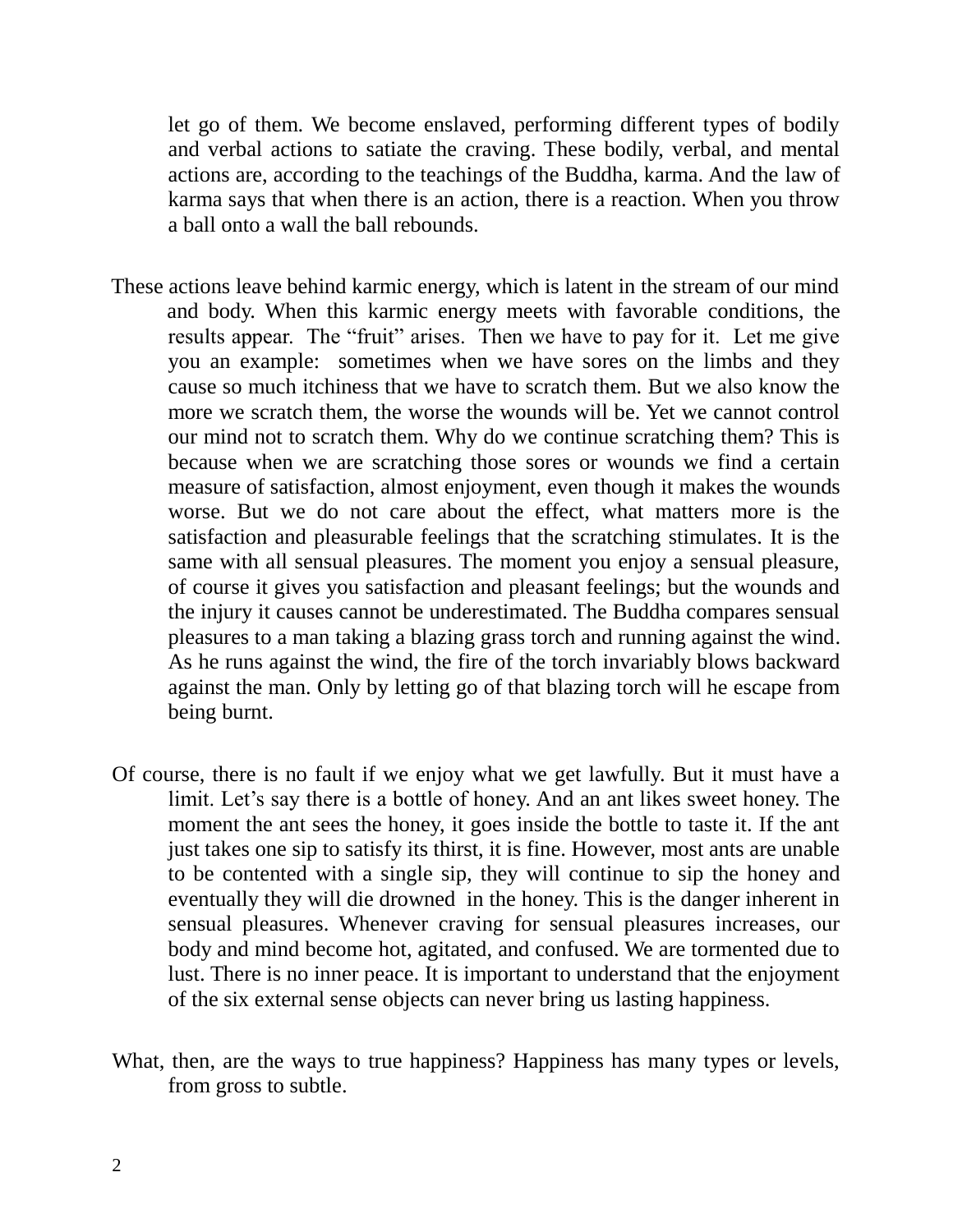- This is called dana, or charity, in the teaching of the Buddha. Whatever we have, be it money, knowledge, material things, sweet words, care and love, inspiration, we share with others who may need these things. When we see others using the things we have given to them, and we see they have benefited, that they become happy, we ourselves in turn become happy. I think most people practice this type of charity. This is one type of happiness.
- By giving away some of our material things to others, we also find another type of happiness, which comes from:

*Non-attachment to our own property.*

- We know that when life comes to an end, we have to leave everything behind our big house, our car, money—we can't even bring one cent along. What then do we bring along when we pass away? Karma.
- Most people die with fear and bewilderment, unable to depart from what they hold dear. Frequently practicing charity during one's life gives happiness and solace when reflecting on it during one's dying moment. This becomes the path leading to heaven. But if we accumulate the karma of stinginess rather than generosity, this paves the way to an unhappy rebirth. Since we know we have to die eventually and leave behind all our property, why not practice non-attachment to our property while we are still alive by sharing what we have with others? We practice now to make it a habitual karma as well as to provide us happiness here and now.
- So we gain two types of happiness by practicing generosity— *happiness gained through sharing with others* and *happiness gained through non-attachment to our own property*. These are the so-called "gross" forms of happiness.

A more subtle type of happiness develops from there:

*Not harming others.*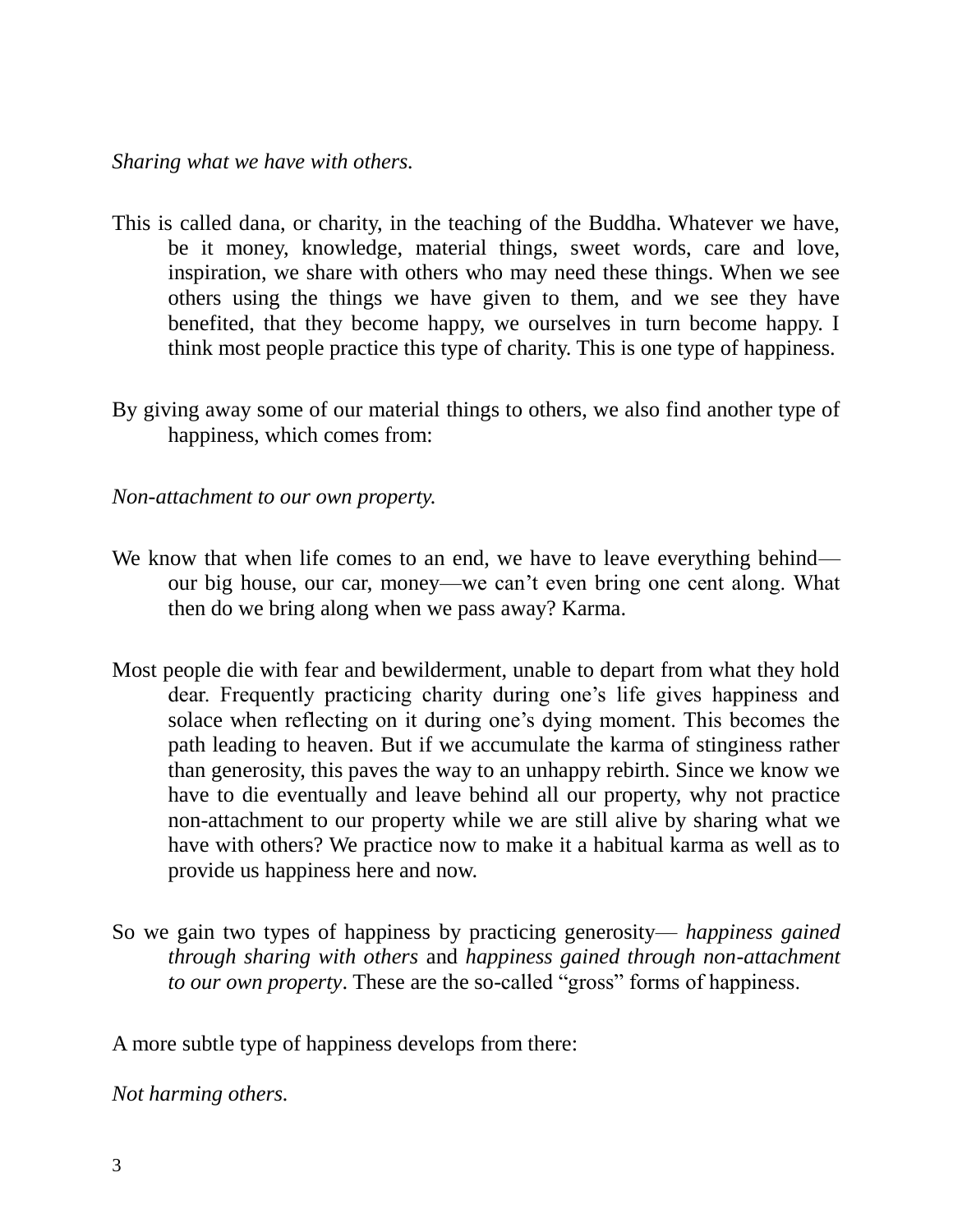People harm each other through physical and verbal actions. A person brings physical harm to others through beating and killing them; we even kill animals for our enjoyment. Verbally, we harm others through telling lies, speaking harshly, and spreading malicious gossips aimed at disrupting the harmony between two parties.

Not harming others is to be achieved by way of restraint. We restrain ourselves by following the five precepts, or five morality trainings:

- 1. Abstaining from killing
- 2. Abstaining from stealing: not taking what has not been freely given by others
- 3. Abstaining from sexual misconduct
- 4. Abstaining from telling lies
- 5. Abstaining from taking intoxicants

Taking drugs themselves is not necessarily unwholesome, but when a person takes alcohol and drugs without limit they lose clarity of mind—the mind becomes out of control. At that time a person can do anything and yet not be aware of any possible consequences. I have had devotees tell me, "When my husband is not taking any alcohol he is completely fine, he is a good person. But the moment he gets drunk, he would start to beat me up, scold me, and even beat my son and daughter. He becomes a madman." So, we avoid taking intoxicants because once one loses clarity of mind, one is capable of performing many unwholesome deeds, which will harm both others and oneself.

- One's practice of self-restraint is based on two considerations: compassion for others and in understanding the law of karma.
- Out of compassion for others, we abstain from killing. All beings love their lives. For example, let's say one night as you are walking down a street and suddenly a robber appears with a knife, places it against your neck and threatens to cut your throat. How would you feel? Scared! You would feel fear. Fear of what? Fear of being harmed, of being killed. Why are we in fear of being killed? It is because we love our lives. We want to live. All sentient beings, including animals, also love their lives. They also do not want to be killed. Thus, Buddha said those who love themselves should not harm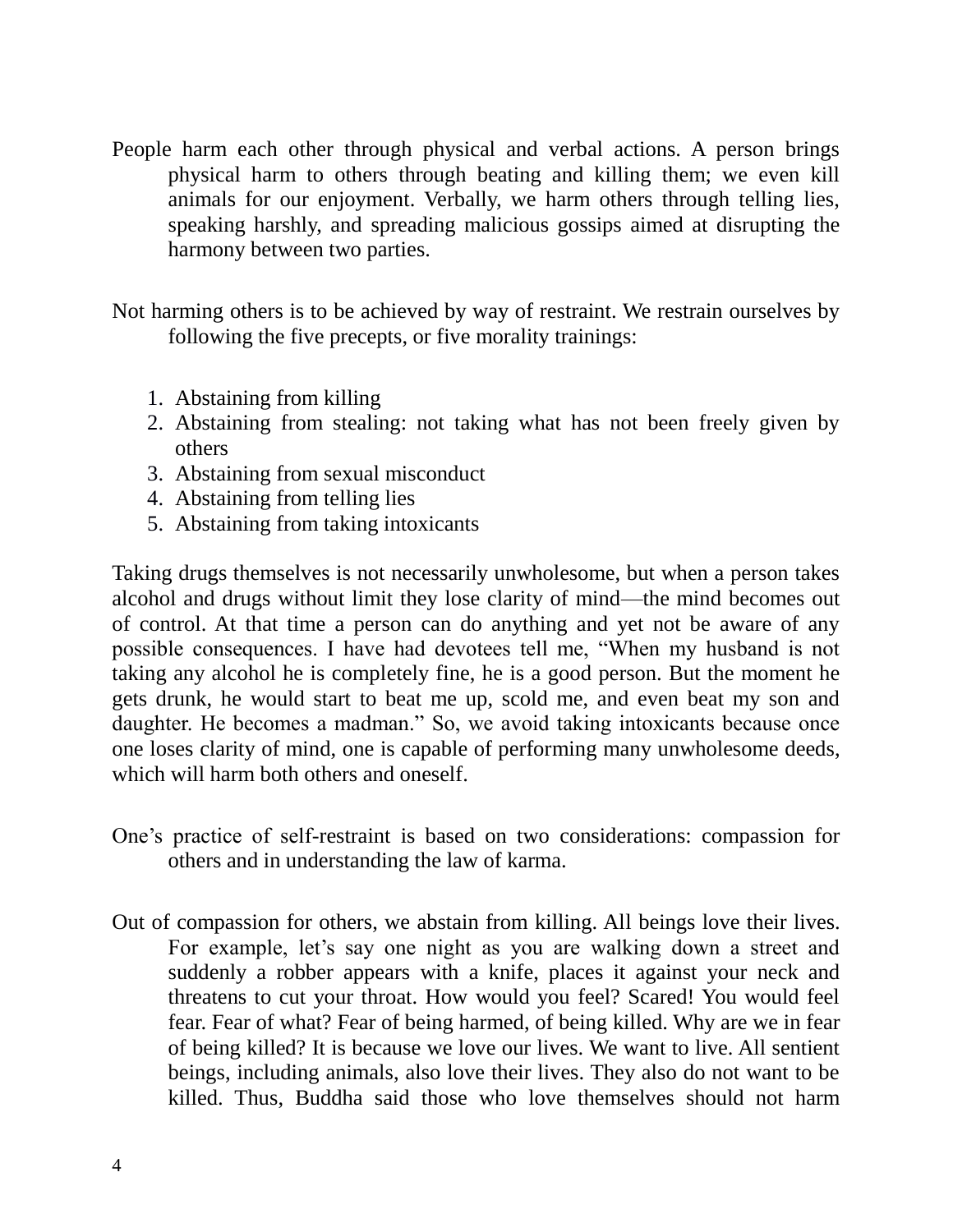others. So, out of compassion for others we abstain from unwholesome bodily conduct and unwholesome verbal conduct.

Understanding the law of karma is the second consideration. The law of karma says that good begets good, bad begets bad. When we harm others, this karma will return to us one day. When killing other beings, there is volition: *the wanting* to make their lives short. As a result, our lives will become short. In this world you can see some people live long, while others live only a short time. Some die at the age of 15 or 20, and many die while still in the mother's womb. Why is this so? Everything that happens depends on causes and conditions. Nothing happens without a cause.

Those who die very early are experiencing the results of their previous karma of killing. By understanding the law of karma we abstain from killing because we love ourselves, we want to live long in this world. In addition, by not harming others we ourselves are protected from and by the law of karma.

- This protection is internal, not external. Buddha once described the difference: When a king and his ministers go out, they are protected by many bodyguards. But this protection is not real protection, it offers no guarantee. Instead, if we undertake self-restraint and do not harm others by bodily and verbal actions, we are protected internally by our wholesome karma, even without all those bodyguards to protect us. Internal protection is much more important than being protected externally by all the bodyguards. We are protected by our virtues. Being protected internally, wherever we go we become fearless. Fearlessness is very important, especially in the U.S.A. So many Americans have told me they have so much fear and worry—fear of their house being robbed or of being shot on the street. How do we overcome all these fears? If one keeps one's morality pure—never harming others by body, speech, and thought—automatically one will become joyful and fearless. Wherever I go, I am not worried what will happen to me because I trust my own good karma to protect me. Even if I were to be harmed, I would think wisely: it is just the result from my past unwholesome karma. I am paying my debt—that's all!
- This fearlessness is a kind of happiness. It makes the mind light, courageous, and free. However if you have caused harm to others before, it is never too late to practice self-restraint now. Self-restraint gives internal protection and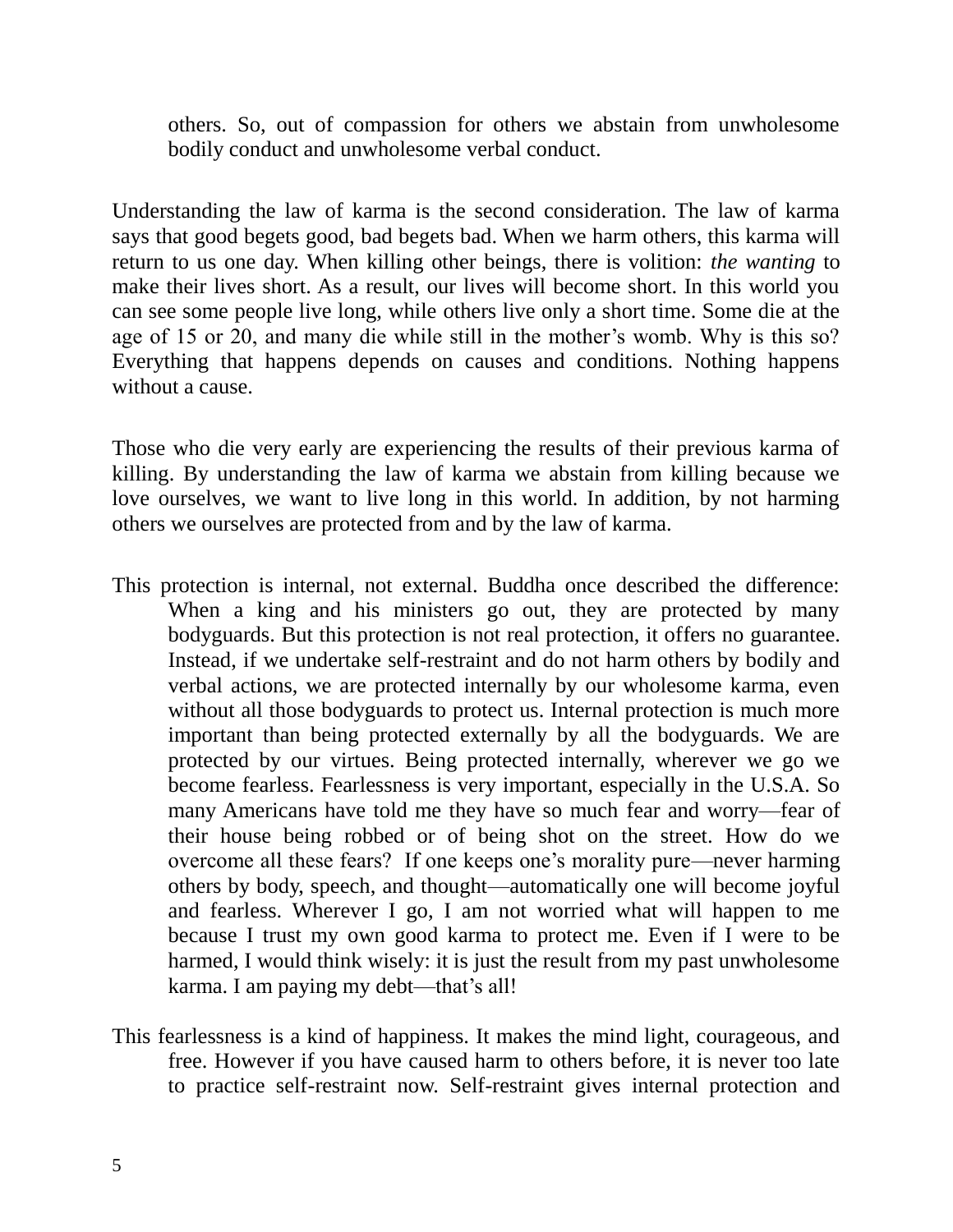enables one to live without fear. This means possessing confidence in life even while facing danger and death. Life becomes happier and lighter. This is the second kind of happiness: the happiness that comes from inner confidence based on not harming anyone through verbal and physical actions.

Now we come to the third type of happiness. This is the happiness that comes from not even harming others mentally. Physically and verbally we may not harm others, but sometimes mentally we may wish our enemies to be harmed. The moment this unskillful thought arises in our mind, the mind starts to lose its peace and happiness. How do we overcome this mental harm? We do this by cultivating loving-kindness, *metta meditation*. Metta is unconditional or universal love, a love without attachment—simply wanting others to be happy without any expectation.

In this meditation, we radiate thoughts of loving-kindness to others by sincerely wishing that they be well, happy, and peaceful, free from enmity and all other defilements. Thoughts of loving-kindness will produce many good vibrations or energy emanating from us that will have a positive effect on ourselves and others. Metta enables good health and good relationship with others, even with our enemies. However, radiating loving-kindness to our enemy is not an easy task. Therefore, we begin the practice by sending the metta to ourselves first. Again, this may be very difficult for some Americans, as many of them have told me that they have a lot of self-hatred. In that case, a skillful means may be to start with your pets. Most Americans like pets, some even more than human beings. One day I asked an American woman who has many pets, "Why do you like pets so much?" She answered, "When I get angry with them at least they never argue back."

So start with your pet, and if it is successful, then you can switch to radiating metta to yourself:

"May I be well and happy… free from all mental suffering… free from all physical suffering."

Keep repeating these messages until your mind is peaceful and becomes happy. Try to visualize the happy times you have had in your life. Keep on trying until you are successful.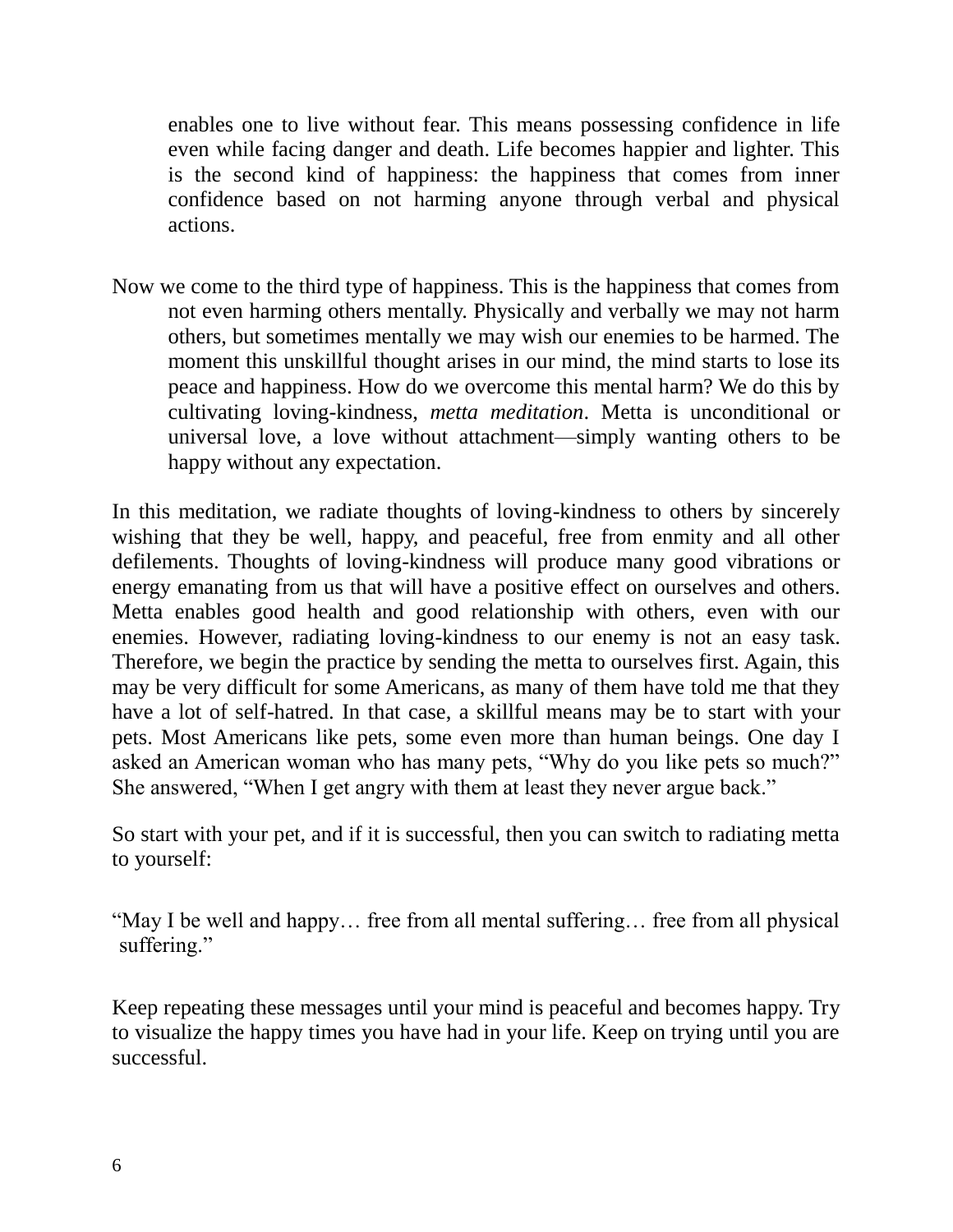Next we radiate metta to our respected teachers and friends whole heartedly until the joy and happiness arise in our heart:

"May you be well and happy… free from all mental suffering… free from all physical suffering."

Then we proceed to a neutral person. To each person we repeat the above phrases until the mind becomes happy. Lastly, radiate metta to your enemy. But do not begin with the enemy you hate the most! Although mentally, you may say, "May my enemy be well and happy, may he be free from suffering", if you are unable to forgive the hurt he or she had inflicted upon you, you may end your meditation wanting to give him or her something else – perhaps a hard blow! This is because we have not fully developed our minds yet.

First choose someone you only slightly dislike. Once you succeed in sending loving-kindness to him or her, change to another person you dislike a little more, until you reach the enemy you hate the most. And if you do not have any enemies in this world, then it is a blessing. You do not have to send your loving-kindness to an enemy. Although we may not hate anyone, somebody may not like us. So to those who do not like us, they should be considered as our enemies. Radiate metta to them. One day when you meet them, and they may start to smile at you…to greet you…even to send you a gift. At that time abundant happiness will arise in you. You will have softened the hatred. And don't think that this is a miracle. It does work very well. I would like to share with you my own experience.

Many years ago when I was in Malaysia, I was living with a fellow nun and a young lady. This young lady was behaving rudely toward us constantly without any apparent reason. And I was beginning to feel irritated by her behavior. One day I felt I should do something to improve the situation. Remembering the Buddha's words, "Anger cannot be overcome by anger," I decided to radiate loving-kindness toward her.

Keeping her image clearly in mind, I repeatedly and sincerely sent her the following thoughts for half an hour: "May you be well and happy, free from all anger." Afterward, I returned to my room. Before I stepped inside, the other nun told me that the young lady had prepared two gifts for us. Wow, what a surprise! It was truly beyond my expectations. She presented me with a gift by respectfully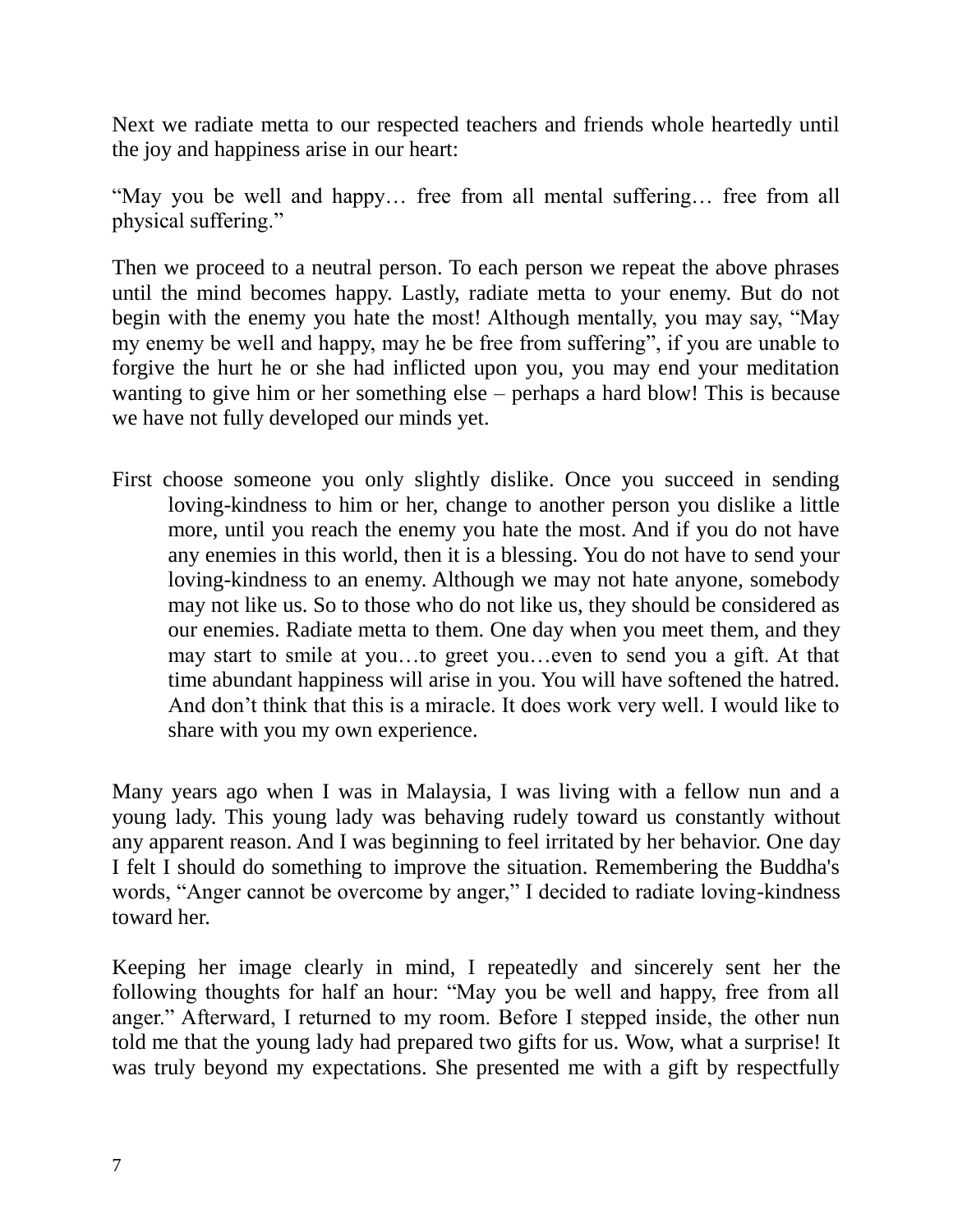bowing three times. And from that day forward she became much more cordial, and we lived in harmony until we departed. See the power of metta!

So this loving thought itself has great power. You must have faith in it. Try it out for yourself. If you have a lot of enemies you should try this even more. It will improve your personal relationships. If you try it on your boss, you may even get promoted! If you are the boss of a big company and you want to ensure productivity, try radiating metta to all your staff. You may try it especially for those employees who never seem to listen to you!

In this world, even if you are the Buddha, you cannot avoid people harassing you, abusing you. These are called the eight worldly conditions:

suffering and happiness; fame and disrepute; gain and loss; praise and blame.

- Once we are skilled in metta meditation, we can directly radiate metta to those who hurt and abuse us, and thus fill ourselves with happiness. Through our mastery, we repay an angry man with patience and love, winning the battle that's hard to win. If we return an angry man's anger with our own anger, we are like someone trying to pick up a fire ball to hit another, but end up burning ourselves first. Instead, we should wish him to be well and happy, free from mental torture, free from anger. The person who utters abusive words and tries to hurt us is the one who loses. In order to utter abusive words to hurt somebody, one must generate anger first; without anger, one cannot utter harsh speech. So he is the victim of his own anger. Although apparently we are being abused, in actuality, he suffers the mental torment first. If we do not react with anger, he becomes a loser. He loses happiness now and here after, according to the law of karma. Understanding this, we can shift our attention from radiating metta to radiating compassion. Armed with compassion, our enemy may harm us physically or verbally, but never mentally. If none can harm us, this is a great blessing. Reflecting wisely in this way, we become even more fearless. Endowed with metta, wherever we go, *people love us, because we love them*. One does not feel lonely anymore. This is the third type of happiness.
- Now we come to the most subtle type of happiness, the most difficult to achieve. The former three types are considered easy in comparison. The last and true happiness comes from: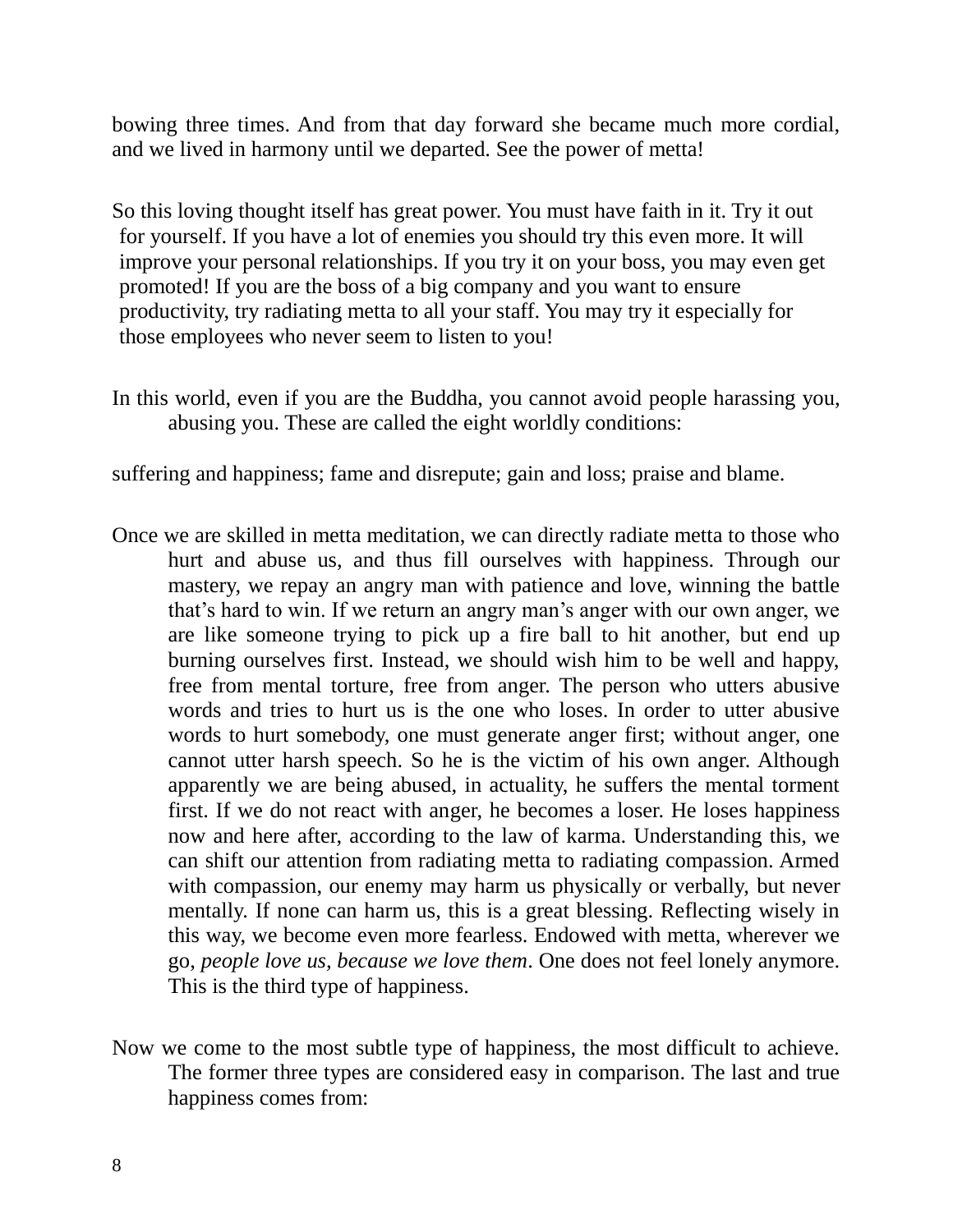## *Letting go of the attachment to the body and mind.*

Everyone is attached to the body. Because of that, when the body feels sick or when any disease occurs, we feel depressed and become unhappy— that unhappiness and depression make our health even worse. Have you ever investigated why we feel unhappy when the body is sick? The cause lies in the deep attachment we have to the body. For an Arahant, an enlightened being, who no longer feels any attachment to the body, whatever happens to his body, he only feels the pain physically but not mentally. Ordinary people feel pain physically as well as mentally when the body is sick. This is because we are attached to and identified with the body as "mine" and "myself." This attachment and wrong identification comes from not seeing the body as it really is. The "body" is just a concept. The four elements that make up the body are ultimate realities, and this is what we all must learn. This can be realized by practicing the *four elements meditation*.

The four elements are:

earth element, water element, fire element, and wind element.

- Earth element is not referring to the earth itself; it is the characteristics it carries and bears that categorize it as earth element. Earth element has six characteristics: hardness, roughness, heaviness, softness, smoothness, and lightness. You can feel the earth element all over the body. For example, when you touch your bones or your head, you feel hardness. This hardness is earth element. Sometimes you feel softness, this is also earth element. Hardness and softness are relative.
- Water element has the characteristic of flowing: our tears flow, as does saliva and blood. Water element also has the characteristic of cohesion, which makes the organs cohere together so that they do not scatter.
- Fire element has the characteristic of heat and cold, which are also relative. When it is hot, it is the characteristic of heat. When it is less hot, it takes on the characteristic of cold. The heat that warms up the body, digestive heat, and the heat that causes our hair to turn grey are all called fire element. Those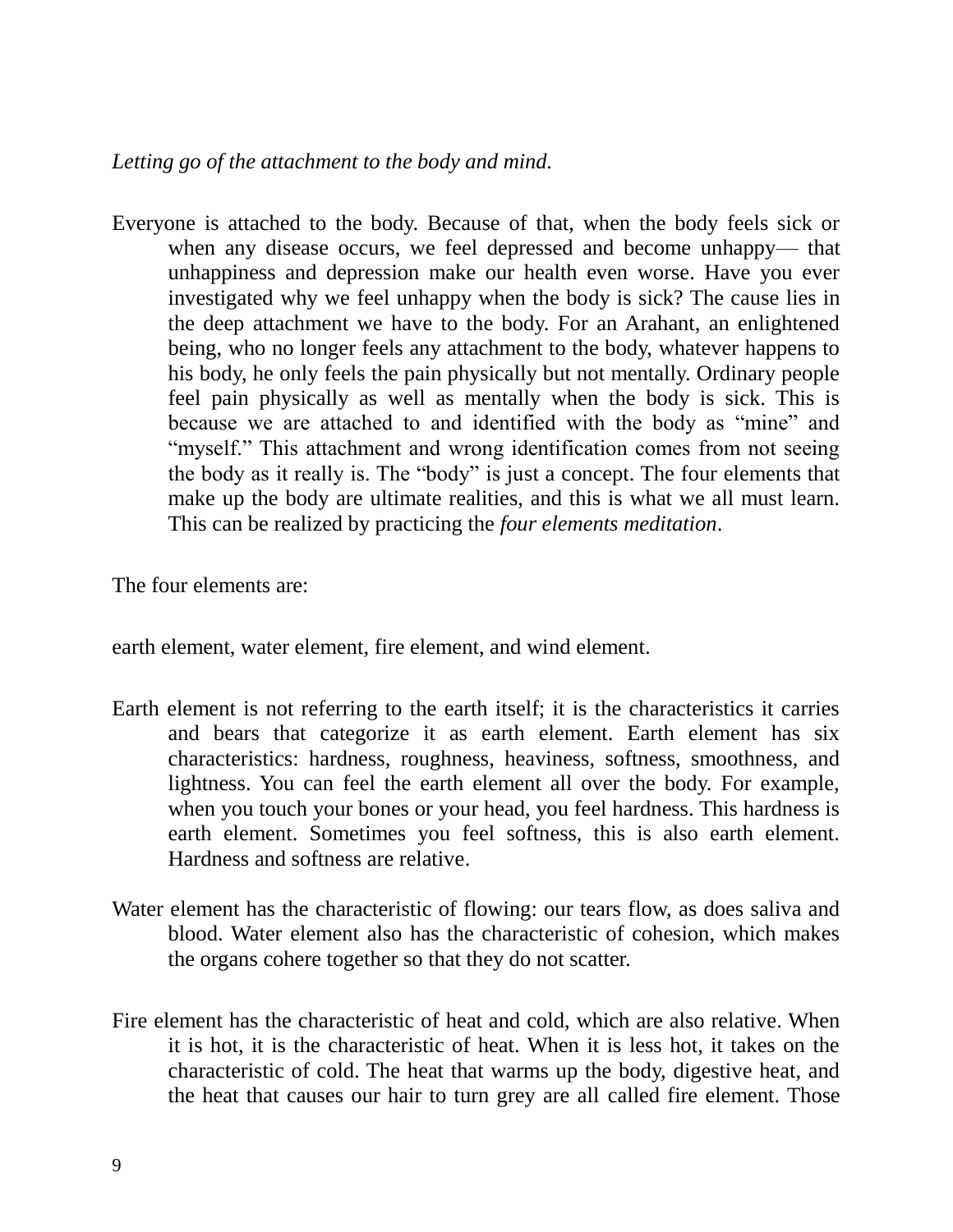who give in to anger fast - age fast - because of the excessive heat they produce.

- What is the wind element? Our body can sit erect because of the supporting force within it—this force is the wind element. And we can move our limbs or move our hands, flex and stretch, because of wind element. So anything that moves, vibrates, or pushes is called wind element.
- By investigating this body with wisdom from the top of the head down to the soles of the feet again and again, you will find only these four elements: earth, water, fire, and wind. And if you keep on discerning these four elements, concentration will develop until eventually you see the body emitting light. By discerning the four elements in the light, you will see the body break down into billions of very tiny particles. These particles are always arising and passing away, in a state of flux. You will see the whole body is bubbling, even breaking up. What is breaking up is not permanent—it is impermanent, transient, and fleeting. How can anything that is impermanent, changing, arising and passing away, and disintegrating give you happiness? It cannot. You also cannot control the process of arising and passing away. You cannot say, "Arising, please stop!" You cannot stop arising and ceasing. It follows its own nature. So if we cling, if we are attached to this body—which in the ultimate sense is only a heap that is arising and passing away—then we are attached to something that is dukkha, because what is impermanent is unsatisfactory, or dukkha. Understanding the true nature of this body allows us to let go of our attachment to it.
- We have no choice but to let go. Since the body cannot be held on to, the mind naturally will let go of clinging to it. Once detachment from the body develops, when the body changes, it falls sick, grows old, the hair turns grey or white, we do not feel depressed. We do not feel mental anguish. Whatever happens to our body, we do not feel the pain. This is another type of happiness—the happiness that comes from non-attachment to the body.
- Now we come to non-attachment to the mind. The mind can be divided into four aggregates:
	- 1. Feeling Aggregate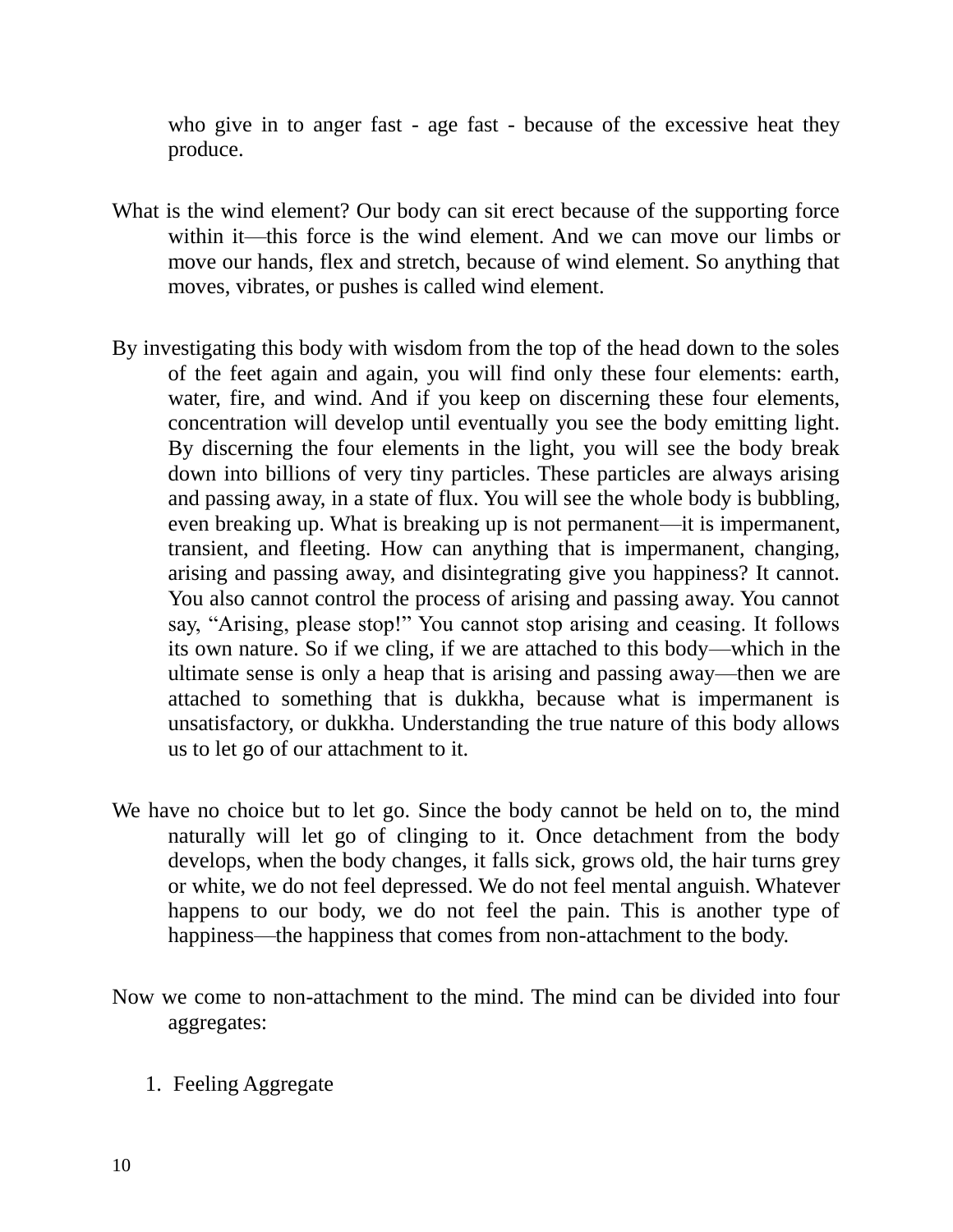- 2. Perception Aggregate
- 3. Formation Aggregate
- 4. Consciousness Aggregate

There are 3 types of feelings: pleasant, unpleasant, and neutral. We like pleasant feelings, dislike unpleasant feelings, and are ignorant of neutral feelings. We react in the same pattern throughout our lives. Feeling is just a mental factor, not a self. Where do these feelings come from? These feelings come from the six contacts. The six contacts are:

- 1. Eye contact: When the eye meets with a pleasant, agreeable visible form, pleasant feeling arises, and we start to cling to this feeling. We want it to continue, and to increase. Dependent on that pleasant feeling, craving arises.
- However, if the visible object is not agreeable, unpleasant feeling arises, and we want to push it away. This activates the latent defilement of anger. If the visible object is neutral to the eyes, neutral feeling will arise.
- 2. Ear contact: When somebody praises us—the sound is very pleasant to the ears. Because of that pleasant feeling, even in our dreams we smile. When we meet with that person we would look for more praises. So, whenever there are pleasant feelings, the mind starts to crave, to grasp—this is the nature of the mind. This is why the Buddha states in the doctrine of Dependent Origination: "Dependent on feeling, craving arises."
- 3. Nose contact: Whenever the nose comes into contact with a fragrant smell, a pleasant feeling arises. The pleasant feeling makes both the mind and body comfortable.
- 4. Tongue contact: Whenever some delicious food touches the tongue, a pleasant feeling will arise. For example, when a piece of chocolate cake touches the tongue sensitivity—Oh, what a pleasant feeling! Because of that feeling, one stretches out one's hand —wanting one more piece of the cake. Stretching out the hand to get one more piece is a sign of craving; grasping the cake and not wanting to let it go is clinging.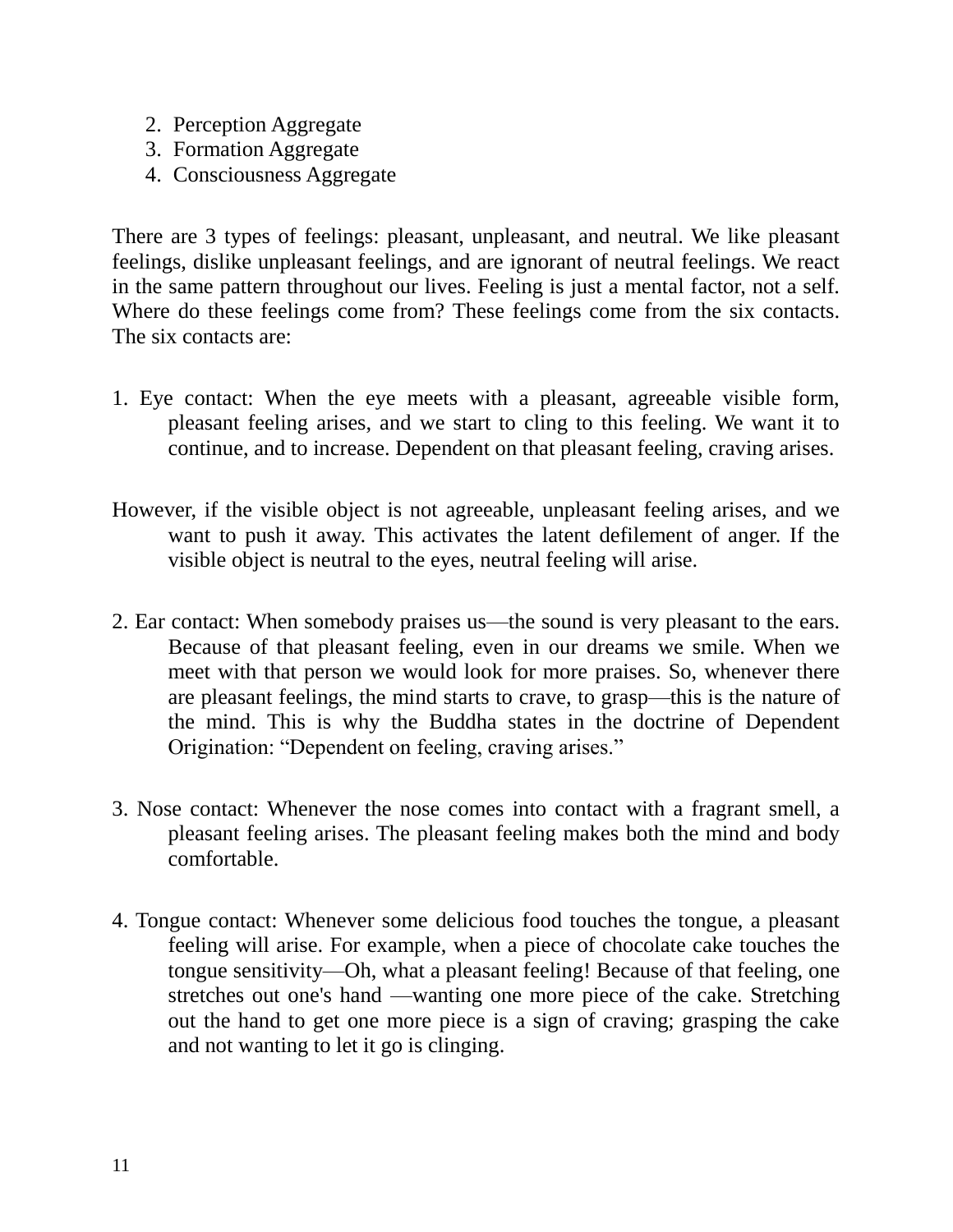- 5. Bodily contact: Whenever the body touches some soft material or is caressed by a loved one, a pleasant feeling is stimulated.
- 6. Mental contact: Whenever the mind thinks of all the fantasies, daydreams and pleasant thoughts, pleasant feelings will arise out of the pleasant mind contact.

From the time we were born until now, we have experienced billions of pleasant feelings arising from these six contacts. Do any of the pleasant feelings you have experienced remain? Are they still here, or have they passed away? Not one of them has remained. This shows that all feelings are impermanent—we have just verified it for ourselves. And yet, whenever we encounter a pleasant feeling, we always hope it will stay forever. We always forget that it will also pass away, that it is transient. On the other hand, when we encounter an unpleasant feeling we always hope the unpleasant feeling will quickly go away. "Quickly go away don't last!" So we are not accepting things as they really are. We only want things to appear the way we want, and thus we are enhancing the identity view of a self! No matter how much we want our pleasant feelings to last forever and our unpleasant feelings to cease immediately, these feelings will never listen to us. Feelings arise and pass away according to causes and conditions. When the cause for its cessation is there, then the feeling passes away. The occurrence of feeling is beyond our control. This understanding that all feelings are not a self and are transient like bubbles helps us to let go of the attachment to pleasant feelings and the aversion to unpleasant feelings. Just look upon them as passing clouds in the sky. Then you will truly be happy.

Now let's us consider the Perception Aggregate, and how one can gain happiness by not clinging to it. Let us first study what is the meaning of perception. Perception has the characteristic of knowing the quality of an object, so that the perceived object can be recognized again. For example, when you first saw a bird flying, your perception recognized the bird by its two wings flying in the sky. Perception made a mark or a note: "A bird has two wings" and kept it in your memory. The next time your eyes see a bird again; this perception immediately recognizes it as "this is a bird" by way of its two wings. So perception has two functions: 1. to perceive the specific characteristics of the object, and 2. to recognize it again.

As our wisdom is not fully developed through meditation, our five senses always perceive what is seen, heard, smelled, tasted and touched as permanent, happiness,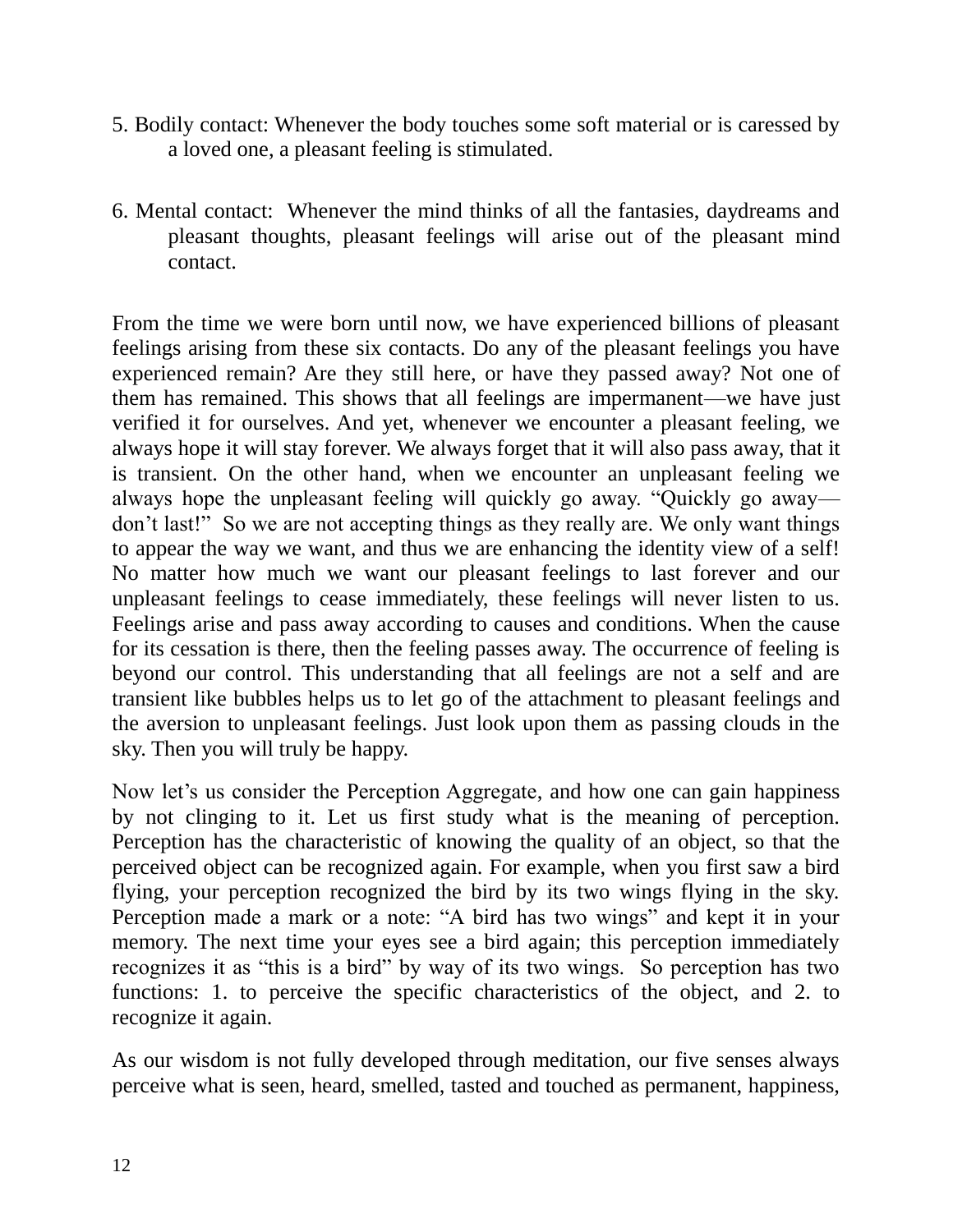and a self. When we were born, we started crying for food. The moment our mother's milk came in contact with our tongue, very pleasant feelings arose. We started to make a mental note -- food gives pleasant feelings -- and our perception kept these experiences in our memory. Every time when we were fed, we felt good. When we were fed repeatedly, the same pleasant feelings repeatedly arose and they eventually got imprinted in the mind, giving rise to the perception that these pleasant feelings are permanent. Even now most of us unceasingly crave for food because we have learned over time to perceive that food gives us pleasant feelings and that these pleasant feelings are permanent. In addition, when our eyes first saw our beloved parents, when our ears heard their sweet voices, when our bodies felt the lovely touches of our mothers, we perceived, "Oh very good, great!" The happiness that came from what was repeatedly seen, heard, smelled, tasted and touched became perceived as permanent. On top of this, we also wrongly perceived that there was a self -- a permanent self -- that perceived these experiences. This is called *sañña vipallasa*—perverted perception—perception that is contrary to the truth. Once perceived wrongly, this perception becomes very deeply rooted in our mental stream. And this phenomenon can be duly verified.

This habitual perception based on a distorted view is responsible for our frustrations when things turn out to be different from what we have perceived. The vicissitudes of life have taught us that many happenings occurring in life are beyond our control; they happen as a result of causes and conditions. If we have not delusively perceived everything as permanent and happy, would we have felt suffering when things change? To perceive things as they really are is in accordance with the truth. It makes the mind unshakable under all circumstances. What does it mean: *things as they really are*? All formations, everything in this world, are subject to change, alteration, and destruction. Everything is in a constant flux, characterized by its repeated arising and passing away and because of this we felt oppressed. And this oppression felt is suffering, or dukkha. Dukkha is inherent in all changing things. Therefore, by correcting our perverted perception that everything lasts, contains happiness and is identified as a 'self' - is the key to happiness. How do we correct this perverted perception? It is done by constantly contemplating impermanence until it successfully changes our perverted perception.

The next aggregate is the Formation Aggregate. A formation is the construction of a condition. The function of formations is to accumulate karma. Its characteristic is in forming, in adding all mental factors together. Formation aggregate includes lust, anger, jealousy, avarice, fear, remorse, worry, faith, joy, compassion, mindfulness, wisdom, concentration, and so on. They are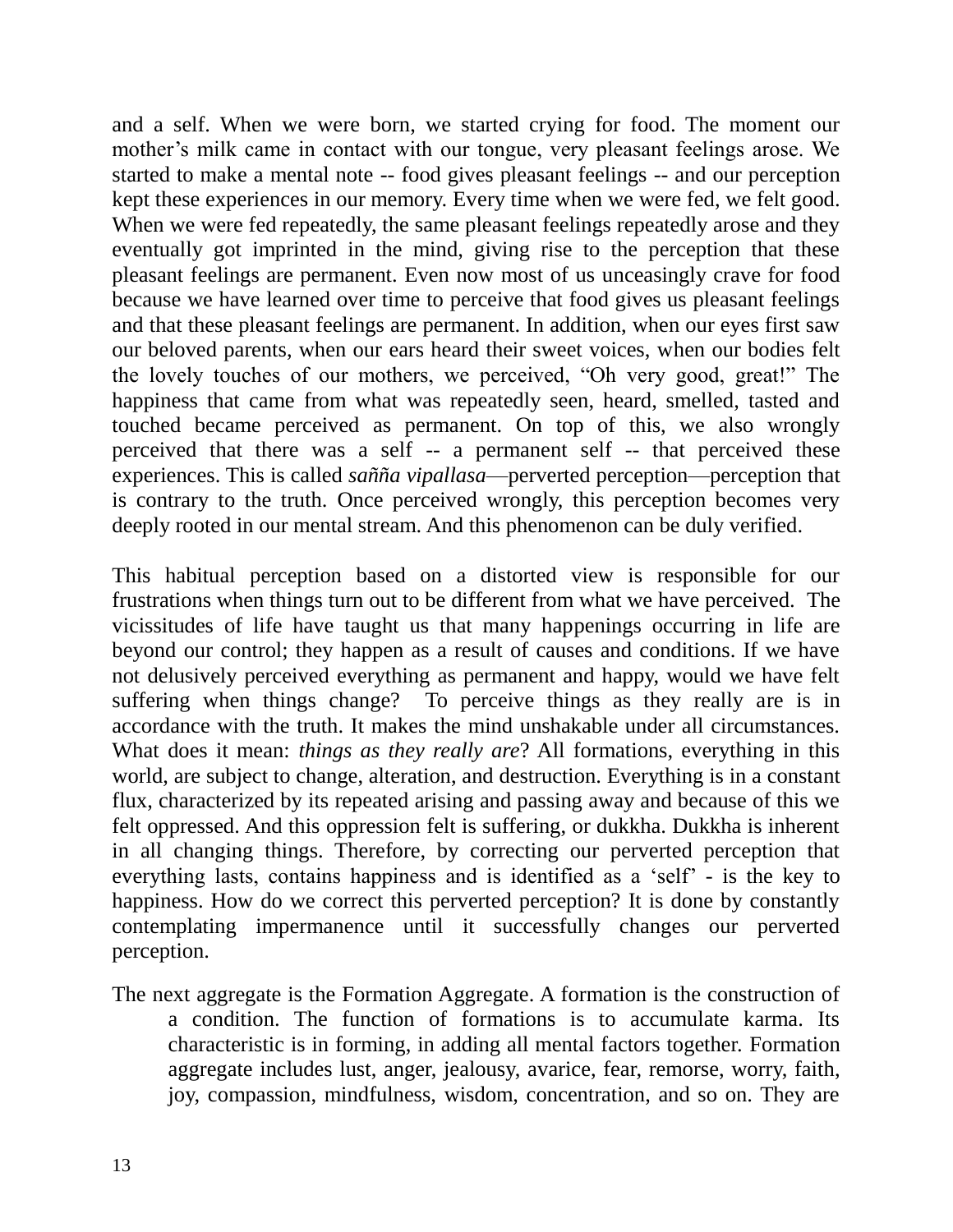*merely mental states* arising due to causes, performing their functions, then immediately passing away.

For example, at the present moment you are listening to my talk joyfully, as listening to the Dharma is delightful. The mental factor of joy at this moment is performing its function of permeating you with lightness of the body and mind. It is just the work of the mental factor of joy. This joy should not be regarded as "I" or as "myself". If I now change my tone and words to speak to you harshly, to scold you without any reason, the causes for the arising of joy will come to cessation. In their place, anger that is dormant in the mental stream may come up to the surface instead because the conditions for its arising are ready. Thus, when the conditions for joy or anger to arise come into being, then the joy or anger, as the case may be, will simply arise. All mental formations are governed by causality. *To see things in accordance with causality without any controlling entity is the key to happiness.*

The last aggregate is the Consciousness Aggregate. It has the single characteristic of awareness of an object. There are six classes of consciousness:

- 1) Eye-consciousness seeing a form
- 2) Ear-consciousness hearing a sound
- 3) Nose-consciousness smelling a smell
- 4) Tongue-consciousness tasting a taste
- 5) Body-consciousness sensing a tangible object
- 6) Mind-consciousness being aware of a mental object

In the blink of an eye, millions of consciousnesses arise and vanish at tremendous speed. Owing to this incredibly rapid succession, the rise and fall of consciousness is hardly distinguishable and appear to be continuous. They appear to be continuous, a perpetual awareness rather than what is really happening: discrete, rapidly succeeding mind moments operating in a fixed, ordered process, thus giving rise to awareness.

A simile may make this clearer. When we are watching television and at the same time eating chips and smelling their fragrance, it seems as if seeing, tasting, smelling, and listening are all happening simultaneously. In addition, we wrongly think it is "I" who sees, tastes, smells, and hears. Thus, the Buddha likens consciousness to a magician, making what is unreal seems real to deceive us.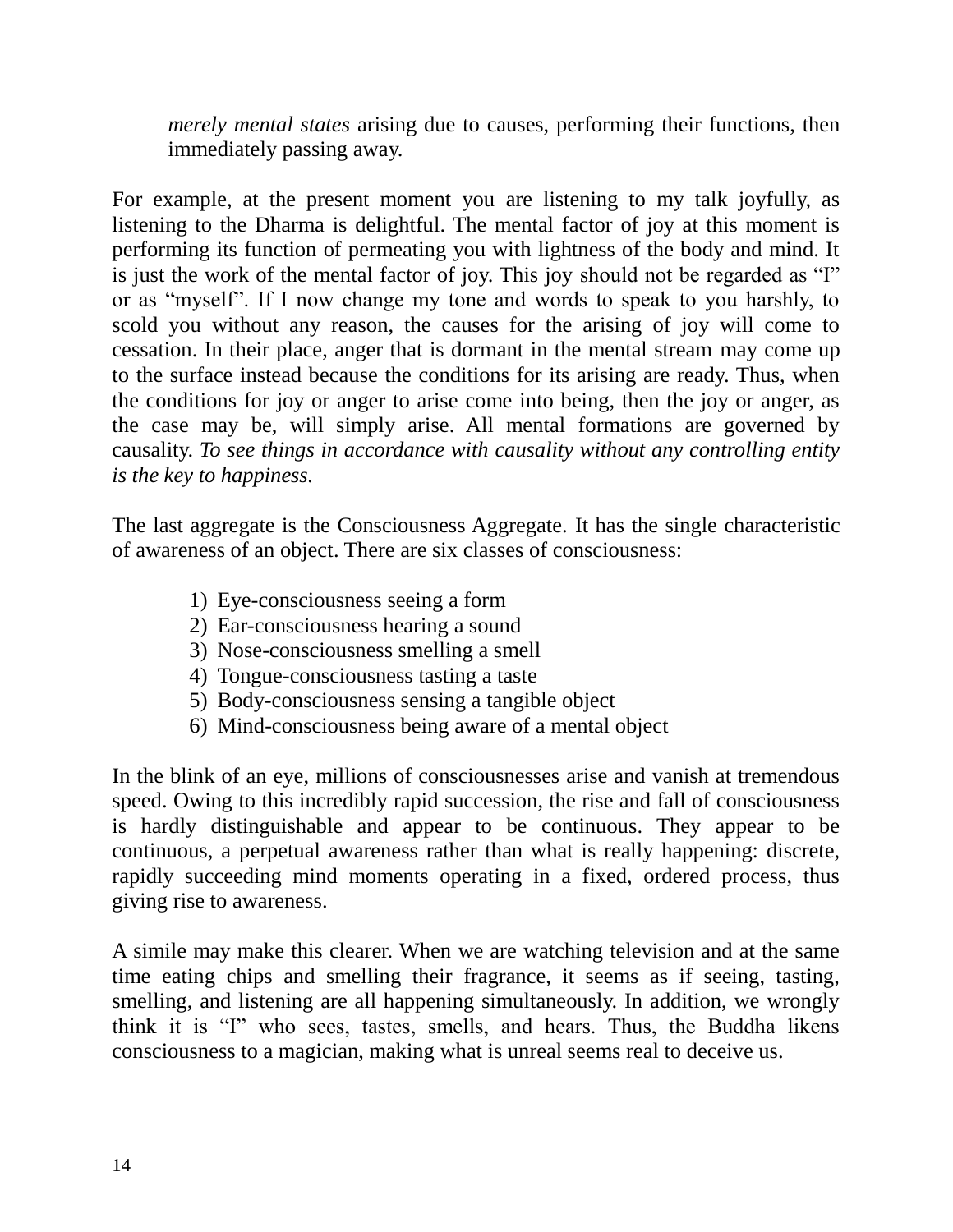These five aggregates make up the "I", and craving and attachment arise dependent upon them. And when there is attachment, there is suffering.

How can we practice to free ourselves from attachment to this body and mind, from the five aggregates? *We must practice mindfulness and wisdom.*

> **Mindfulness** comes face to face with the object of focus and does not forget it. Mindfulness is free from judgment, bias, prejudice, and preference. Instead, mindfulness simply observes, recognizes, allows, and accepts any phenomena arising in the present moment for what they really are, neither embellishing them nor detracting from them.

There are two factors in mindfulness: recognition and acceptance.

For example, when anger has arisen in your mind, you may recognize it as, "There is anger in my mind." Accept it. Accept the anger as it is. Do not try to push away what is unpleasant and cling on to what is pleasant. Reacting in such a way does not free us from suffering. Accepting the anger as it really is allows the wisdom to see the impermanence of anger.

> **Wisdom** means to see things as they really are, in accordance with the truth, as impermanent, suffering, and not a self.

Wisdom requires several actions. First, not to self-identify: when any phenomenon arises from the mind and body, for example, an unpleasant bodily feeling, we must not self-identify with this unpleasant feeling. We do this by mentally noting, "This unpleasant feeling is not "I", not "mine", and not "myself."

If one does not dis-identify with the feeling, what will happen? One's mind will immediately identify feeling as "I": in that - "I am feeling bad." An unpleasant feeling, in and of itself, is unbearable, which gives rise to pain. The selfidentification with the unpleasant feeling as "I" only intensifies the pain, and as a result one suffers even more. This is suffering due to pain—*dukkha-dukkha*.

On the other hand, if you self-identify with pleasant feelings as "I," you also suffer, but this time you suffer from craving! Both the mind and body are tormented by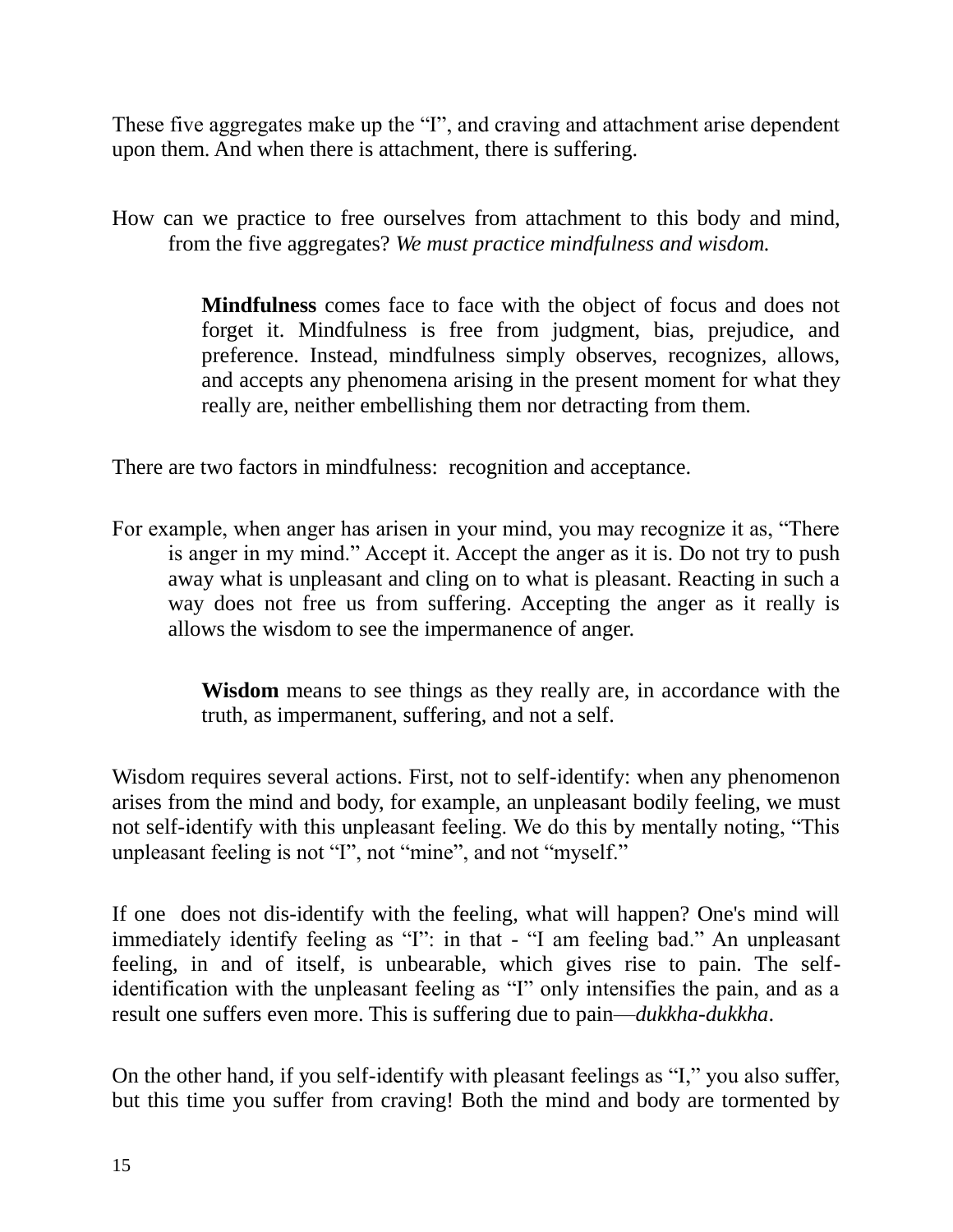craving. When the pleasant feeling disappears, as it must, you suffer again from the change and the loss of the pleasant feeling. This is suffering due to change *viparinam-dukkha*. So to free yourself from different types of sufferings, you do not self-identify with whatever phenomenon that has arisen.

The next step in developing wisdom is:

## *to investigate.*

If a feeling is not "I", not "mine," and not "myself", what then is this feeling?

You investigate the characteristic and function of the feeling: its characteristic is to be felt and its function is to experience the desirable and undesirable aspects of the object. For example, the chocolate cake has a desirable aspect—its deliciousness. When the chocolate cake touches your tongue, a pleasant feeling arises experiencing the good taste of that cake. This is pleasant feeling's function. It is not "I feel the pleasant taste"; it is the mental state of the feeling itself experiencing the delicious taste of the chocolate. In this way, one can further investigate cause and effect.

**Investigation of cause and effect** is very important in the teaching of the Buddha. It is the same as wisdom. When you investigate - where does this pleasant or unpleasant feeling come from? - you will find the answer: feeling arises from the six contacts—eye contact, ear contact, nose contact, tongue contact, body contact, and mind contact.

When the chocolate cake contacts/impinges the tongue sensitivity, pleasant feelings arise. Before the chocolate cake touches the tongue, no pleasant feelings arise. Only at the moment of contact do pleasant feelings arise. You then understand: "Oh, feeling is just an effect of the cause and, of the contact." Similarly, when the eyes meet with someone you love, a pleasant feeling arises. On the other hand, if the eyes see someone you dislike or hate, an unpleasant feeling rises. After investigating in this way again and again, you will come to realize that each different feeling arises dependent on the type of contact, and you know with certainty for yourself that: "This feeling is an effect of a cause (contact). It's merely the phenomenon of cause and effect."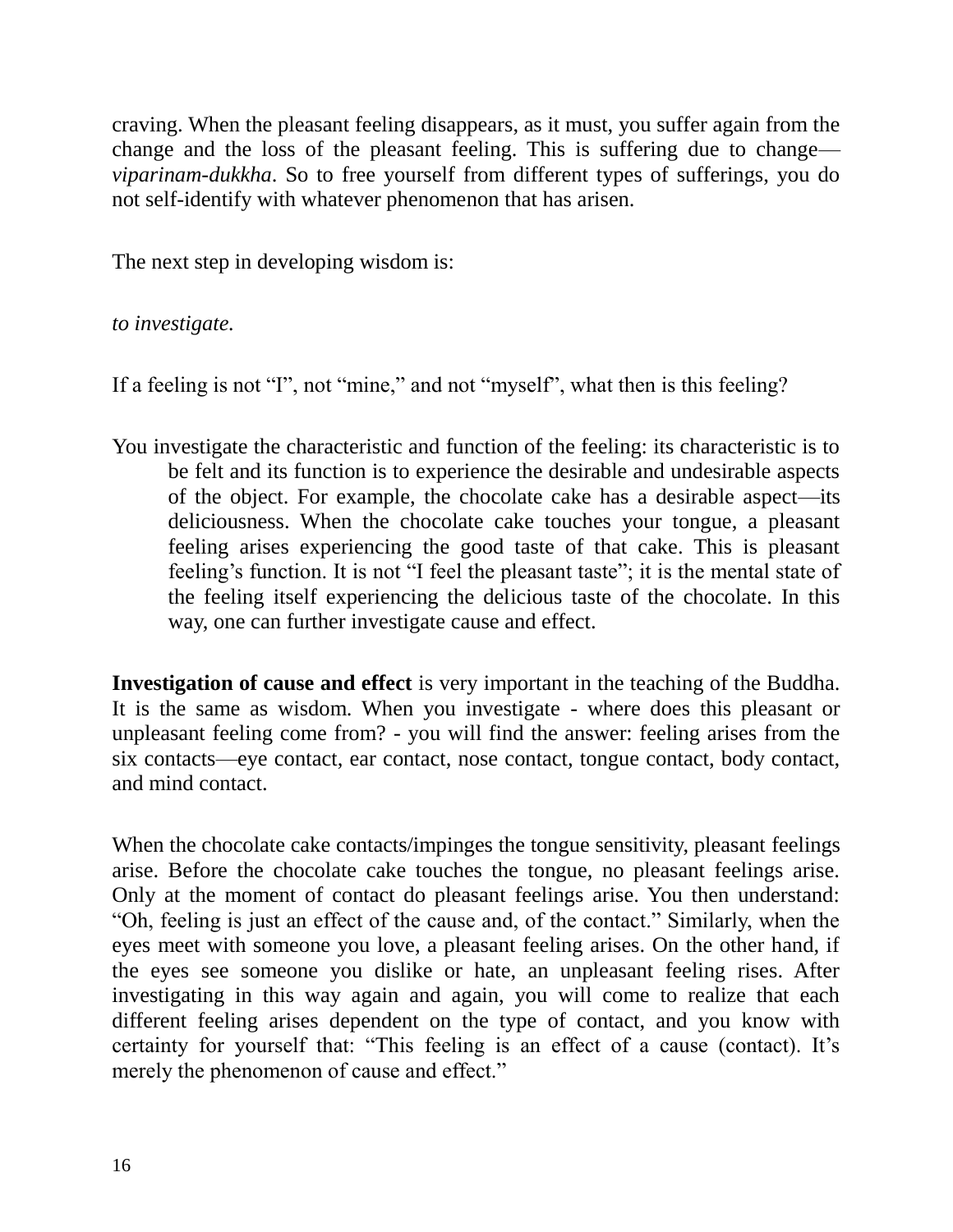This is why feeling is not defined as "I", "mine" or "myself". If feeling were "I", then whenever that feeling perishes, the "I" would have also perished. However, through your own experiences, though many different types of feelings have passed away, the so called "I" still remains there. Thus it does not seem fit to assume that the feeling were "I". The non-self nature of the phenomenon is revealed through the investigation of cause and effect. As the cause—contact—keeps changing, then the effect—feeling—keeps changing as well. Whatever keeps changing is impermanent.

This brings us to the next step in the process of developing wisdom is in:

## *contemplating impermanence*.

Mentally, you should mark whatever phenomenon that arises as impermanent, noting: "Impermanent…impermanent…impermanent."

We note impermanence for four reasons:

1. To undo our perverted perception of permanence that blocks us from seeing things as they really are.

2. To synchronize or harmonize the mind with the way things are. Everything in the universe is continually changing. By synchronizing our mind with it, this universal truth of change will manifest itself very fast.

3. To sever the craving. If you think that the six sense objects, six sense bases, six contacts, six feelings, or six applications of mind are happiness and permanent, then you are nurturing craving. By nurturing craving, you cannot be free from suffering.

4. To teach the mind to let go. Since we cannot hold on to any phenomenon, the wisest way to deal with it is to let go of our attachment to it. When consciousness does not cling to pleasant feeling, for instance, then when this pleasant feeling passes away, you will not feel pain or stress because you already know it is impermanent. You are able to remain equanimous. *This equanimity is a great type of happiness.*

If you can practice in this way, you will find your happiness *increase* gradually, day by day. Because your knowing mind is now in accord with the truth of anicca,